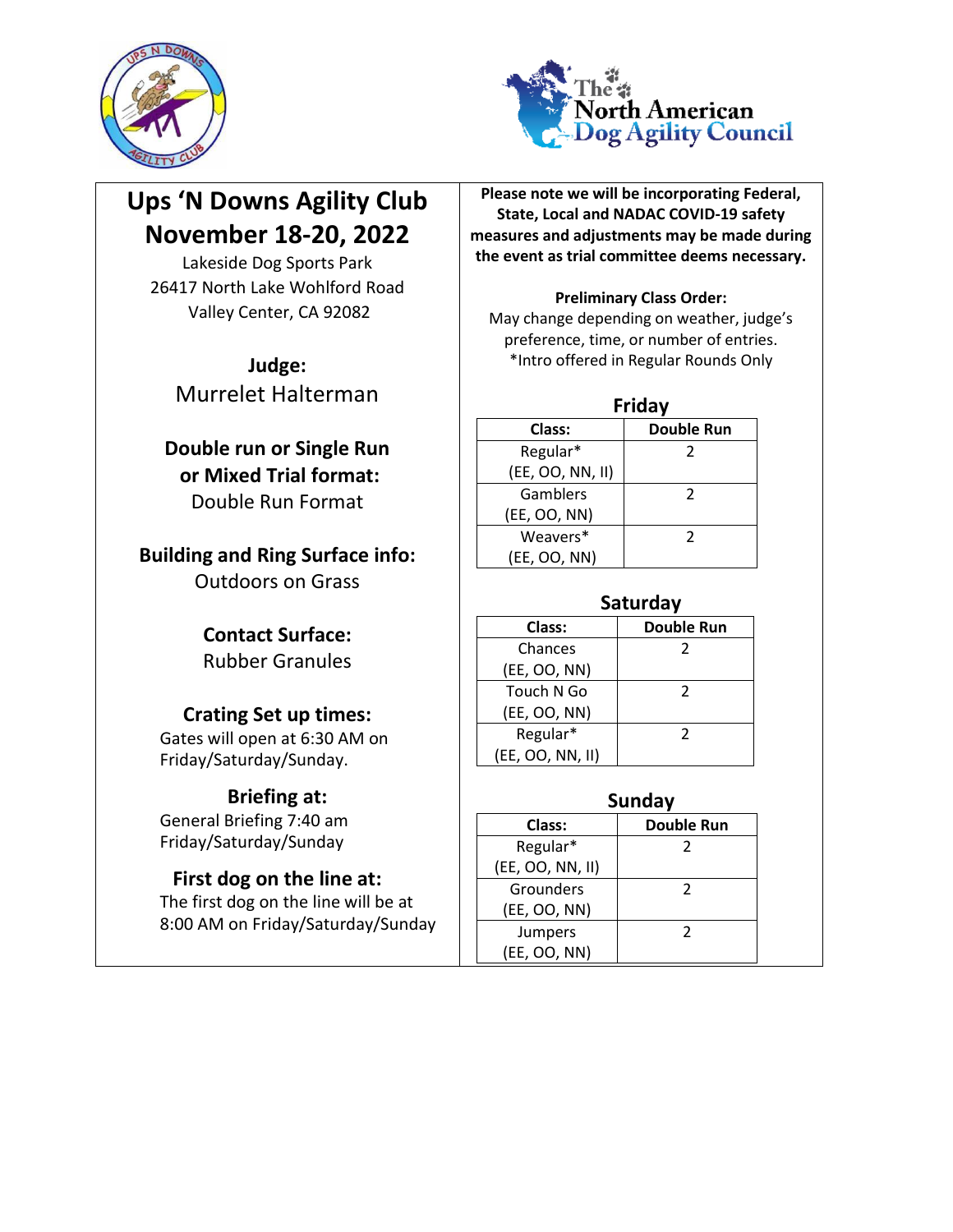#### **Entries Open on:**

- ❖ No opening dates.
- ❖ Entries may be mailed/received at any time once the premium has been published.

### **Entries Close on:**

❖ Pre-entries close one week prior to the date of the trial (Nov 8) or when trial fills.

### **Crating available:**

- ❖ Crating will be on grass.
- ❖ Bring your own shade cover.

### **Entry Limits:**

Friday: 300 Runs Sat: 300 Runs Sun: 300 runs **The runs may be changed to number of handlers or lowered to meet local guidelines.**

#### **Move ups:**

- ❖ If you wish to move your dog up to a higher class prior to the trial, please notify the trial secretary no later than noon on Monday, Nov. 14, 2022
- ❖ Friday to Sunday move-ups will be allowed if made within 30 minutes of the conclusion of runs on Friday and Saturday.

### **Day of show Entries:**

- ❖ Day of show entries will be accepted, there will be an increased run fee, if trial does not fill with pre-entries.
- ❖ FEO entries will be accepted

#### **Refunds:**

- ❖ Full refunds will be issued for cancellations prior to closing date.
- ❖ Cancellations after the closing date for bitches in season or injured dogs are subject to an administrative fee.
- ❖ No refunds will be issued if a dog or handler are dismissed from the trial for any reason.

#### **Show Committee**

- ❖ Trial Chair: Wendy Watts <wwsmacgyver@gmail.com>
- ❖ Trial Secretary: Pat Rundel [prundel1@san.rr.com](mailto:prundel1@san.rr.com)

### **Confirmations:**

Preliminary confirmation will be emailed as entries are received. Final confirmation with trial information letter will be emailed a week prior to the trial.

### **Food info:**

**There will be no hospitality. Please be prepared to bring your own food and water.** 

### **Volunteer info:**

❖ A link for the volunteer sign-up sheet will be included with the final confirmation information. Volunteers will receive Bowser Bucks for each class worked. Bowser Bucks can be used for entry into future UDAC trials.

### **Awards and Ribbons:**

- ❖ Placements ribbons will be available to fourth place in each jump height for each class, in each category, except Chances which is a pass/fail class.
- ❖ A qualifying ribbon shall be available for each qualifying round in each class.
- ❖ Please let us know in advance if you may receive a special award (NATCH) so we may celebrate the moment with you.

### **Equipment info:**

- ❖ All equipment meets NADAC specifications.
- ❖ Rubber granule contacts.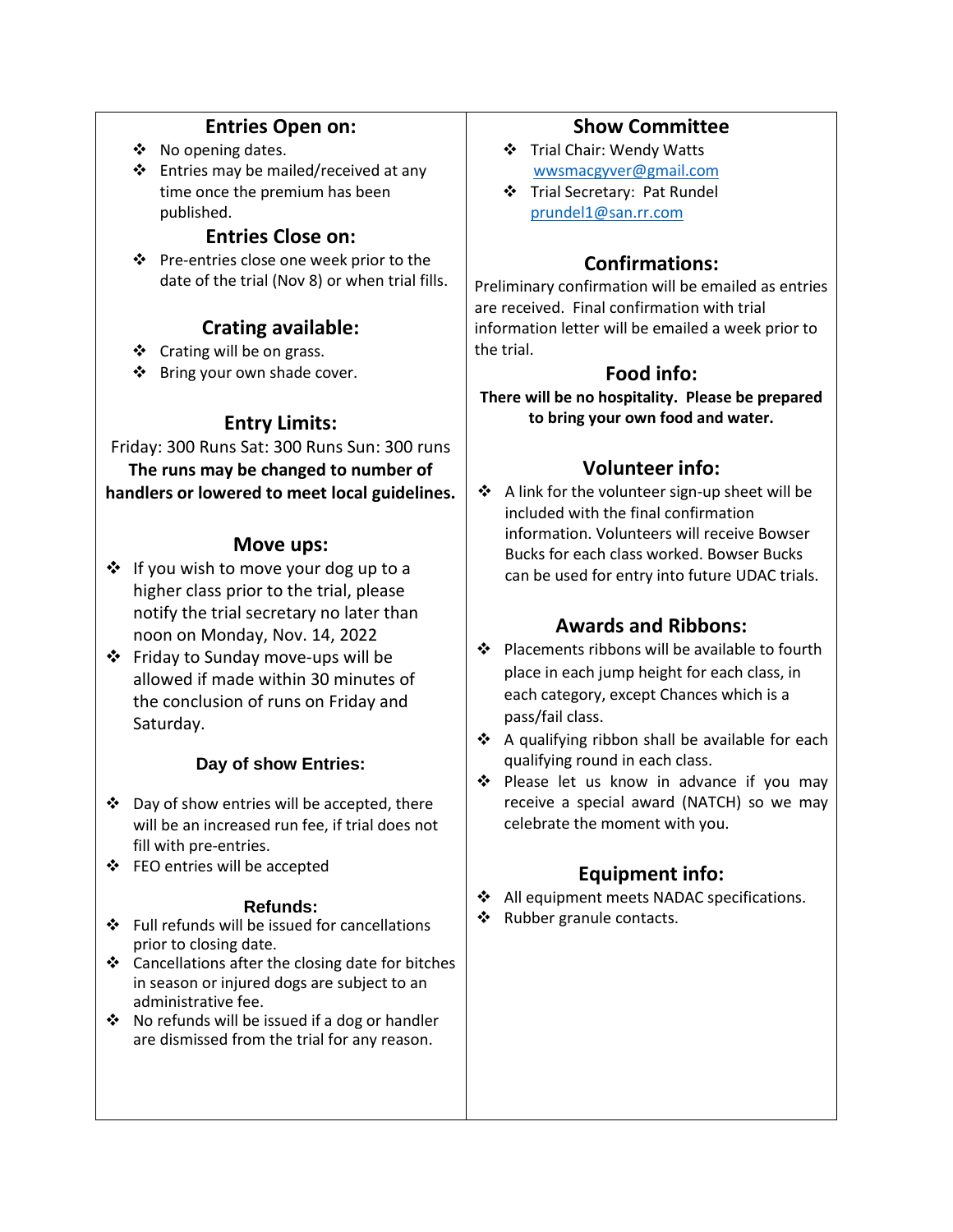### **Jump Height Info:**

MEASURING

Measurement forms may be obtained at:

[https://www.nadac.com/WPsite/wp-content/uploads/2021/06/Permanent-Height-Card-form-](https://www.nadac.com/WPsite/wp-content/uploads/2021/06/Permanent-Height-Card-form-6.4.21.pdf)[6.4.21.pdf](https://www.nadac.com/WPsite/wp-content/uploads/2021/06/Permanent-Height-Card-form-6.4.21.pdf)

**Dogs which require measuring:**

Dogs in the Proficient Category, Novice, Open or Elite jumping 4", 8", 12" or 16"

#### **Dogs which do not need to be measured:**

Dogs jumping 16" in the Veteran or Junior Handler Division Dogs jumping 20" Dogs in the Skilled Category Dogs with a permanent height card Dogs listed on the Height Exemption List

#### **JUMP HEIGHTS**

There are four Standard Division-Proficient jump heights: 8", 12", 16", and 20". There are four Standard Division-Skilled jump heights: 4", 8", 12", and 16". There are four jump heights for the Veterans and Junior Handler divisions: 4", 8", 12", and 16". Please see the NADAC Rulebook for the full jump height table

### **Brief Summary of Rules:**

Please refer to [www.nadac.com](http://www.nadac.com/) for a full explanation of all NADAC rules and up to date information.

- Please note that NADAC trials should provide a safe and fun environment for both exhibitors and their dogs.
- Aggressive dogs will not be tolerated and will be excused from the trial.
- The show committee has the right to refuse any entry. Anyone not currently in good standing with NADAC will not be allowed to enter this trial.
- Exhibitors, through submission of entry, acknowledge that they are knowledgeable of NADAC rules and regulations, and agree to abide by all rules in effect at the time of this trial.
- No entry fee will be refunded if the trial cannot open or be completed by reasons of riots, civil disturbances, fire, acts of God, public emergency, an act of a public enemy, or any other cause beyond the control of the organizing committee.
- Checks not honored by the bank do not constitute a valid entry fee. There will be a \$25.00 service charge for bank returned checks.
- Dog must be registered and have a valid registration number before entries will be accepted. <https://www.nadac.com/register-your-dog/>
- A copy of the current Exhibitors Handbook may be downloaded free from the NADAC web site: www.nadac.com
- Bitches in heat, lame, or blind dogs are ineligible for entry, as is any dog with a deformity which may cause a judge to not be able to reasonably assess the dog's ability to function and perform agility obstacles safely, and in a manner that is in the best interest, health and welfare of the dog.
- No food, clickers, or other aids or devices shall be permitted on the course or within 10 feet of the ring. Food or a small non-audible toy can be in a secure container (ziplock bag is acceptable) in your pocket during your run but you cannot indicate to the dog it is there. All handlers may bring a non-audible toy into the ring for training purposes. They cannot earn a Qualifying score and must declare to the judge they are training before they commence their run. Please read the Exhibitor's Handbook for more information about toys and training in the ring.
- The sponsoring clubs will not be responsible for the loss or damage to any dog exhibited, or for the possessions of any exhibitor whether the result be accident or other cause. It is distinctly understood that every dog at this event is in the care and control of his owner or handler during the entire time the dog is on the show premises.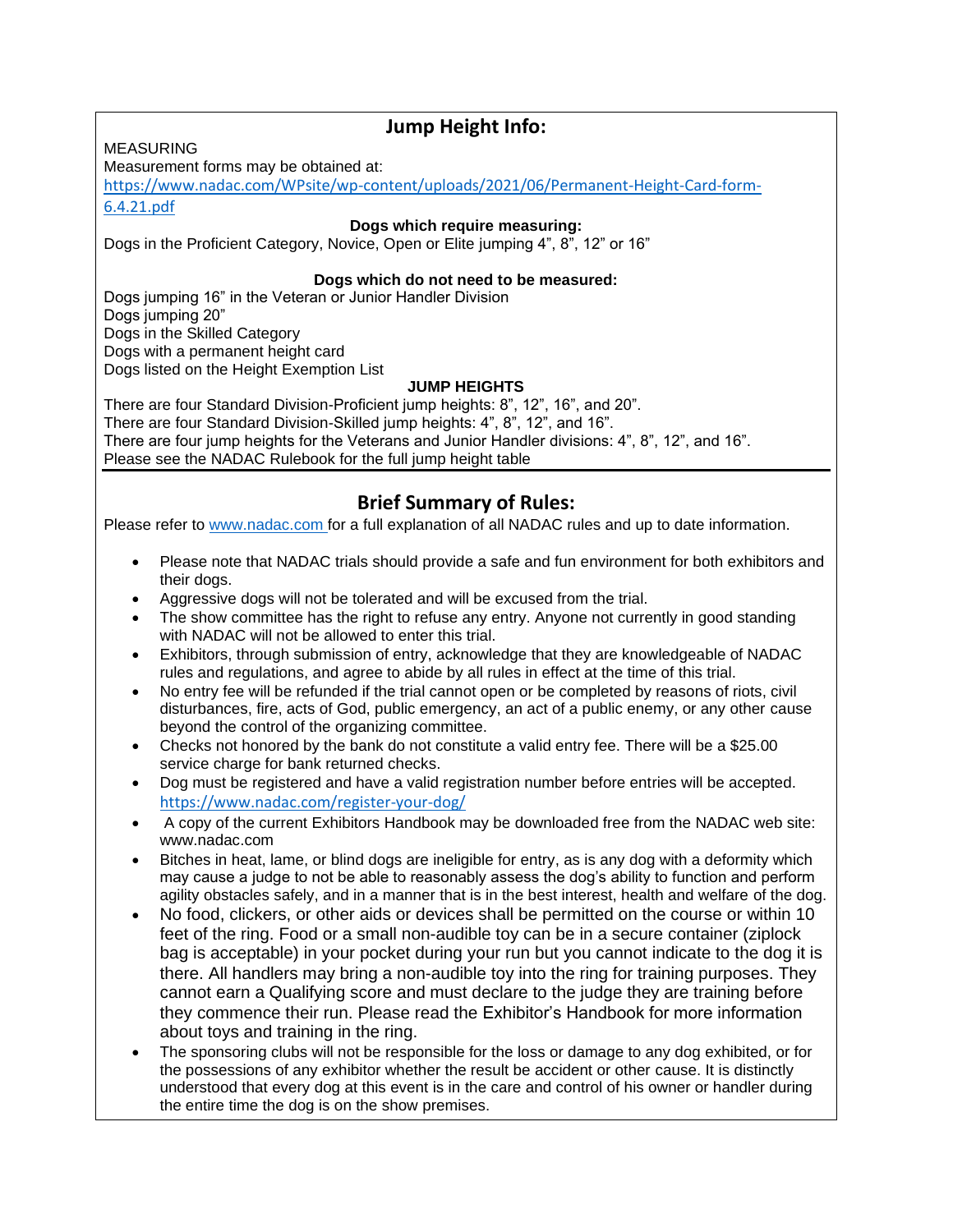**Ups 'N Downs Agility Club, November 18-20, 2022, Lakeside Dog Sports Park, Valley Center, CA**

**Make Checks Payable to: Ups 'N Downs Agility Club**

**Send entries to: Pat Rundel 15819 Caminito Cercado San Diego, CA. 92128**

**[Click here for the online form P](https://docs.google.com/forms/d/e/1FAIpQLSebVyLjmxn0ETEcN_ur7vo_Q8bl75X_9VE9r33MpOTcGK1jSg/viewform)ayPal accepted with a \$5.00 convenience fee.**

|                                                                                                                                                                                                                                                                                                                                                                                                                                                                             |                   | Owner |               |                |   |                      | <b>Dog</b>         |                  |  |                                     |      |                                                                                 |               |
|-----------------------------------------------------------------------------------------------------------------------------------------------------------------------------------------------------------------------------------------------------------------------------------------------------------------------------------------------------------------------------------------------------------------------------------------------------------------------------|-------------------|-------|---------------|----------------|---|----------------------|--------------------|------------------|--|-------------------------------------|------|---------------------------------------------------------------------------------|---------------|
| Name                                                                                                                                                                                                                                                                                                                                                                                                                                                                        |                   |       |               |                |   |                      |                    | <b>Call Name</b> |  |                                     |      |                                                                                 |               |
| <b>Address</b>                                                                                                                                                                                                                                                                                                                                                                                                                                                              |                   |       |               |                |   |                      | <b>NADAC Reg #</b> |                  |  |                                     |      |                                                                                 |               |
| City/State/Zip                                                                                                                                                                                                                                                                                                                                                                                                                                                              |                   |       |               |                |   | <b>Date of Birth</b> |                    |                  |  |                                     |      |                                                                                 |               |
| Phone                                                                                                                                                                                                                                                                                                                                                                                                                                                                       |                   |       |               |                |   |                      |                    |                  |  | <b>Height at Withers</b>            |      |                                                                                 |               |
| <b>Email</b>                                                                                                                                                                                                                                                                                                                                                                                                                                                                |                   |       |               |                |   |                      |                    | <b>Breed</b>     |  |                                     |      |                                                                                 |               |
| Handler, If not owner                                                                                                                                                                                                                                                                                                                                                                                                                                                       |                   |       |               |                |   |                      |                    |                  |  | <b>Emergency Contact Name/Phone</b> |      |                                                                                 |               |
|                                                                                                                                                                                                                                                                                                                                                                                                                                                                             |                   |       |               |                |   |                      |                    |                  |  |                                     |      | PLEASE INCLUDE A COPY OF YOUR DOG'S HEIGHT CARD IF YOU DO NOT HAVE ONE ON FILE. |               |
| <b>CATEGORY:</b>                                                                                                                                                                                                                                                                                                                                                                                                                                                            | <b>PROFICIENT</b> |       |               | SKILLED        |   |                      |                    |                  |  |                                     |      |                                                                                 |               |
| <b>DIVISION:</b>                                                                                                                                                                                                                                                                                                                                                                                                                                                            | <b>STANDARD</b>   |       |               | VET DOG        |   |                      |                    |                  |  | <b>VET HANDLER</b>                  |      | <b>JUNIOR HANDLER</b>                                                           |               |
| I WANT MY DOG TO JUMP:                                                                                                                                                                                                                                                                                                                                                                                                                                                      |                   |       |               | $\overline{a}$ | 8 |                      |                    | 12               |  | 16                                  | 20   |                                                                                 |               |
| <b>Class</b>                                                                                                                                                                                                                                                                                                                                                                                                                                                                |                   |       | <b>Level</b>  |                |   |                      |                    | Day              |  |                                     |      |                                                                                 |               |
|                                                                                                                                                                                                                                                                                                                                                                                                                                                                             | Intro             |       | <b>Novice</b> | Open           |   | <b>Elite</b>         |                    |                  |  | Friday                              |      | Saturday                                                                        | <b>Sunday</b> |
| Regular                                                                                                                                                                                                                                                                                                                                                                                                                                                                     |                   |       |               |                |   |                      |                    | Rd 1             |  | Rd 2                                | Rd 1 | Rd 2                                                                            | Rd 1<br>Rd 2  |
| <b>Gamblers</b>                                                                                                                                                                                                                                                                                                                                                                                                                                                             |                   |       |               |                |   |                      |                    | Rd 1             |  | Rd 2                                |      |                                                                                 |               |
| <b>Grounders</b>                                                                                                                                                                                                                                                                                                                                                                                                                                                            |                   |       |               |                |   |                      |                    |                  |  |                                     |      |                                                                                 | Rd 1<br>Rd 2  |
| <b>Chances</b>                                                                                                                                                                                                                                                                                                                                                                                                                                                              |                   |       |               |                |   |                      |                    |                  |  |                                     | Rd 1 | Rd 2                                                                            |               |
| <b>Touch n Go</b>                                                                                                                                                                                                                                                                                                                                                                                                                                                           |                   |       |               |                |   |                      |                    |                  |  |                                     | Rd 1 | Rd 2                                                                            |               |
| <b>Weavers</b>                                                                                                                                                                                                                                                                                                                                                                                                                                                              |                   |       |               |                |   |                      |                    | Rd 1             |  | Rd 2                                |      |                                                                                 |               |
| <b>Jumpers</b>                                                                                                                                                                                                                                                                                                                                                                                                                                                              |                   |       |               |                |   |                      |                    |                  |  |                                     |      |                                                                                 | Rd 2<br>Rd 1  |
| In consideration of the acceptance of this entry, I/we certify that I/we have knowledge of, and are familiar with, and agree to abide by, the<br>Rules and Regulations of NADAC in effect at the time of this trial, and by any additional rules and regulations as approved by NADAC for this<br>trial. I/we certify that the dog entered is not a hazard to persons or other dogs. I/we further agree to be bound by the "Agreement" printed on<br>page 5 of this premium |                   |       |               |                |   |                      |                    |                  |  |                                     |      |                                                                                 |               |
| Total Number of Runs Entered (all dogs) = __________                                                                                                                                                                                                                                                                                                                                                                                                                        |                   |       |               |                |   |                      |                    |                  |  |                                     |      |                                                                                 |               |
|                                                                                                                                                                                                                                                                                                                                                                                                                                                                             |                   |       |               |                |   |                      |                    |                  |  |                                     |      |                                                                                 |               |
| 13 or more runs (\$13 each) = $\frac{1}{2}$                                                                                                                                                                                                                                                                                                                                                                                                                                 |                   |       |               |                |   |                      |                    |                  |  |                                     |      |                                                                                 |               |
| 3 Day Package (all runs same dog \$216) = ___________                                                                                                                                                                                                                                                                                                                                                                                                                       |                   |       |               |                |   |                      |                    |                  |  |                                     |      |                                                                                 |               |
| Junior Handler (\$8 each) =                                                                                                                                                                                                                                                                                                                                                                                                                                                 |                   |       |               |                |   |                      |                    |                  |  |                                     |      |                                                                                 |               |
| Day of Show (\$20 each after closing) = $\frac{1}{2}$<br>Bowser Bucks enclosed = ___________                                                                                                                                                                                                                                                                                                                                                                                |                   |       |               |                |   |                      |                    |                  |  |                                     |      |                                                                                 |               |
| Camping Fee= ____________                                                                                                                                                                                                                                                                                                                                                                                                                                                   |                   |       |               |                |   |                      |                    |                  |  |                                     |      |                                                                                 |               |
| Vendor Fee = $\frac{1}{2}$                                                                                                                                                                                                                                                                                                                                                                                                                                                  |                   |       |               |                |   |                      |                    |                  |  |                                     |      |                                                                                 |               |
| TOTAL ENCLOSED = ____________                                                                                                                                                                                                                                                                                                                                                                                                                                               |                   |       |               |                |   |                      |                    |                  |  |                                     |      |                                                                                 |               |
|                                                                                                                                                                                                                                                                                                                                                                                                                                                                             |                   |       |               |                |   |                      |                    |                  |  |                                     |      |                                                                                 |               |
|                                                                                                                                                                                                                                                                                                                                                                                                                                                                             |                   |       |               |                |   |                      |                    |                  |  |                                     |      |                                                                                 |               |

 **Please sign, date, and return the Agreement on the following page with your entry.**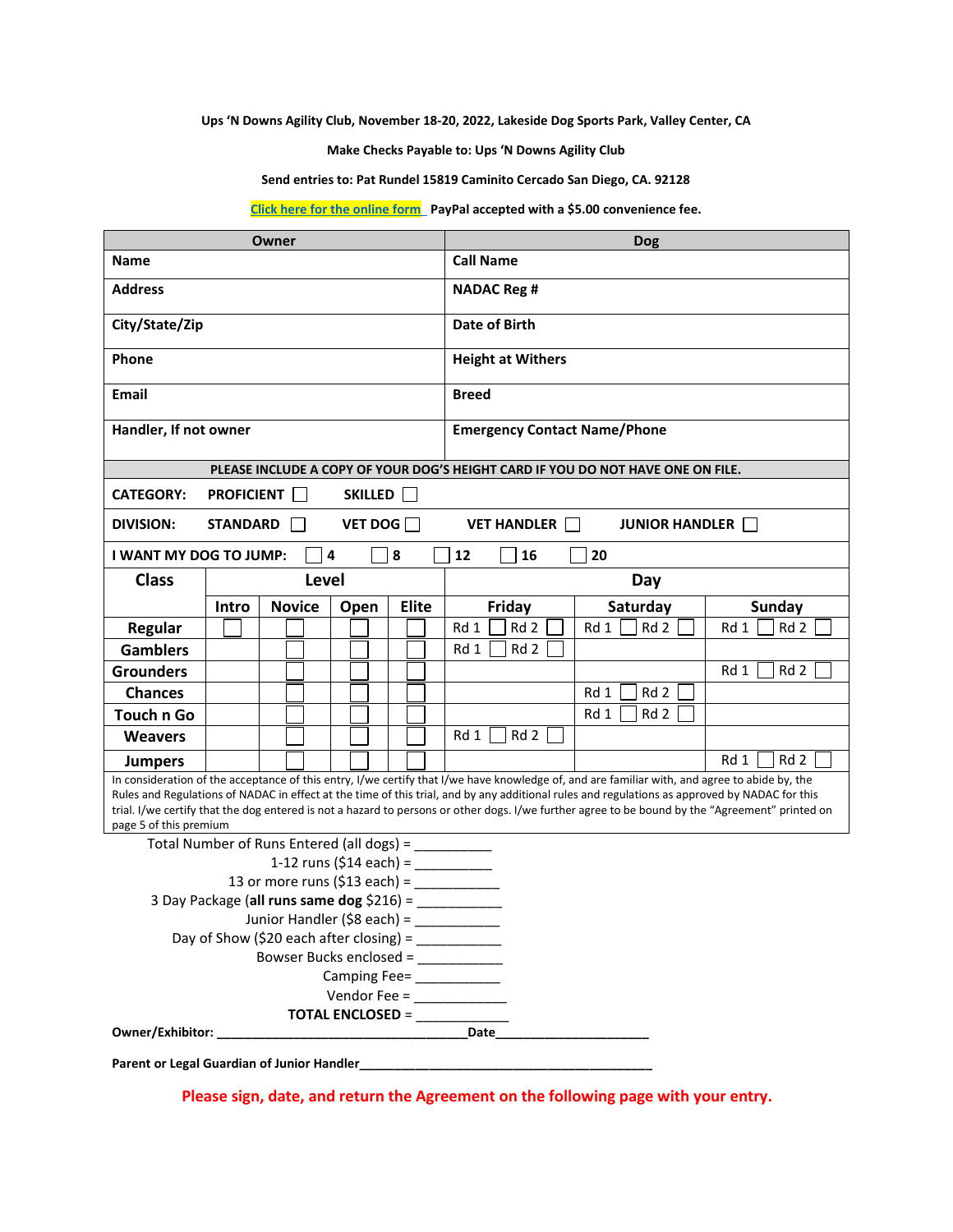#### **Entry not valid unless signed, dated, and submitted with correct fee by adult owner.**

#### **Please include with signed entry**

#### **AGREEMENT**

The person who signs this agreement represents that he/she is authorized to enter into this agreement on behalf of both exhibitor and the owner of entered dog. In consideration of acceptance of this entry: 1.1. As used here "NADAC" means the North American Dog Agility Council, LLC., its members, officers, directors, employees, show chairs, show committees and agents.

1.2. Exhibitor/owner agree to abide by the rules and regulations of NADAC and any other rules and regulations appearing in the premium for this event.

1.3. Exhibitor/owner certify that the entered dog is not a hazard to persons, dogs or property and that the entered dog's rabies vaccination is current in accordance with the requirement of the state in which the dog resides.

1.4. Exhibitor/owner acknowledge all hazards presented by the event and the event premises, including, but not limited to, the condition of the surface, restrooms, security measures or lack of, electrical appliances, fittings, show rings, parking areas and the presence of unfamiliar animals and people; exhibitor and owner assume the risk of any harm arising from these.

1.5. Exhibitor/owner releases NADAC (including its respective officers, directors, employees, and members), **UDAC**(including its officers, directors, members, and event organizing

committee), and **Agape' Ranch Dog Sports** (including its officers, agents, and employees) and will defend them and hold them harmless from all present and future loss, injury, damage, claims, demands and liabilities involving the entered dog, the event or event premises. Without limiting the generality of the foregoing, hold harmless provisions, exhibitor/owner hereby specifically assumes sole responsibility for and agrees to indemnify and save the aforementioned parties harmless from any and all loss and expenses (including legal fees) by reason of the liability imposed by law upon any of the aforementioned parties for damages because of bodily injuries, including death, at any time in consequence of my (our) participation in this event, howsoever such injury or death may be caused and whether or not the same may have been caused or may have been alleged to have been caused by negligence of the aforementioned parties or any of their employees or agents or any other persons

#### **ADDITIONAL WAIVERS REQUIRED:**

1. **Lakeside Dog Sports Park**– The site owner's waiver must be signed by all persons that come onto the property. This waiver must be signed at least one time each calendar year. You can find the waiver here: [Lakeside Dog Sports Park](https://lakesidedogsportspark.com/)



I have signed the Lakeside waiver for 2022.

**2. ASSUMPTION OF THE RISK AND WAIVER OF LIABILITY RELATING TO CORONAVIRUS/COVID-19 on the last page of this premium.**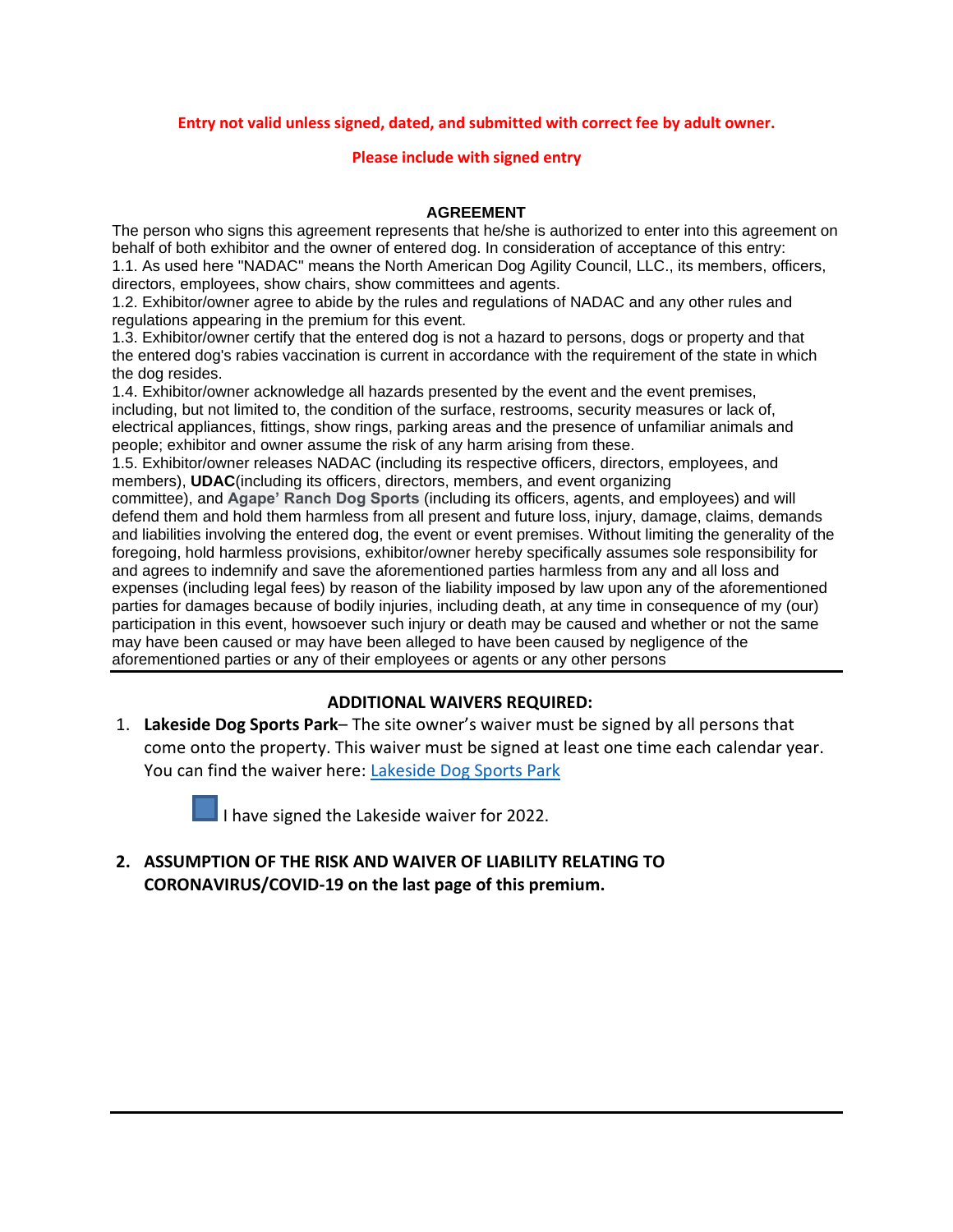# **Lodging Info and Directions:**

**Directions to Agapé Ranch Dog Sports: 26417 N Lake Wohlford Rd. Valley Center, CA 92082 From CA-78 East:** CA-78 becomes E Lincoln. Continue on E. Lincoln Ave, turn right on El Norte Pkwy continuing to East Valley Pkwy. Turn left on East Valley Pkwy. Turn right at Lake Wohlford Rd, go approximately 5.2 miles to 26417 N Lake Wohlford Rd, turn into driveway.

**From I-15 Southbound:** Exit on Centre City Pkwy. Turn left at West El Norte Pkwy. Turn left at East Valley Pkwy. Turn right at Lake Wohlford Rd, go approximately 5.2 miles to 26417 N Lake Wohlford Rd, turn into driveway.

**From I-15 Northbound**: Exit on Via Rancho Pkwy which becomes Bear Valley Pkwy continuing until it ends at East Valley Pkwy. Turn right onto East Valley Pkwy. Turn right at Lake Wohlford Rd, go approximately 5.2 miles to 26417 N Lake Wohlford Rd, turn into driveway.

#### **Alternate RV Route:**

From any direction of approach, after turning north on E Valley Pkwy, continue driving past the summit until you reach Woods Valley Road (the first right turn). Woods Valley Road intersects with North Lake Wohlford Road (about 4 miles to a stop sign). At this intersection, turn south)

#### **Hotels:**

- ❖ **Motel 6** (760) 745-9252
	- o 900 N Quince St, Escondido, CA 92026
- ❖ **Best Western Inn (**760) 740-1700
	- o 1700 Seven Oaks Rd, Escondido, CA
- ❖ **La Quinta Inn** 858) 484-8800
	- o 10185 Paseo Montril, San Diego, CA 92129
- ❖ **La Quinta Inn** (760) 727-8180
	- o 630 Sycamore Ave. Vista, CA 92083

#### **RV Camping:**

A limited number of self-contained vehicles may park overnight at the site for \$25/Night

- ❖ **Woods Valley RV & Campground** (760) 749-2905
	- o 15236 Woods Valley Road, Valley Center, CA 92082
- ❖ **Escondido RV Park** (760) 740-5000
	- o 1740 Seven Oaks Road, Escondido, CA 92027
- ❖ **All Seasons RV Park** (760)749-2982
	- o 30012 Hwy 395, Escondido, CA 92026

**Be sure to check pet policies when making reservations as they are subject to change.**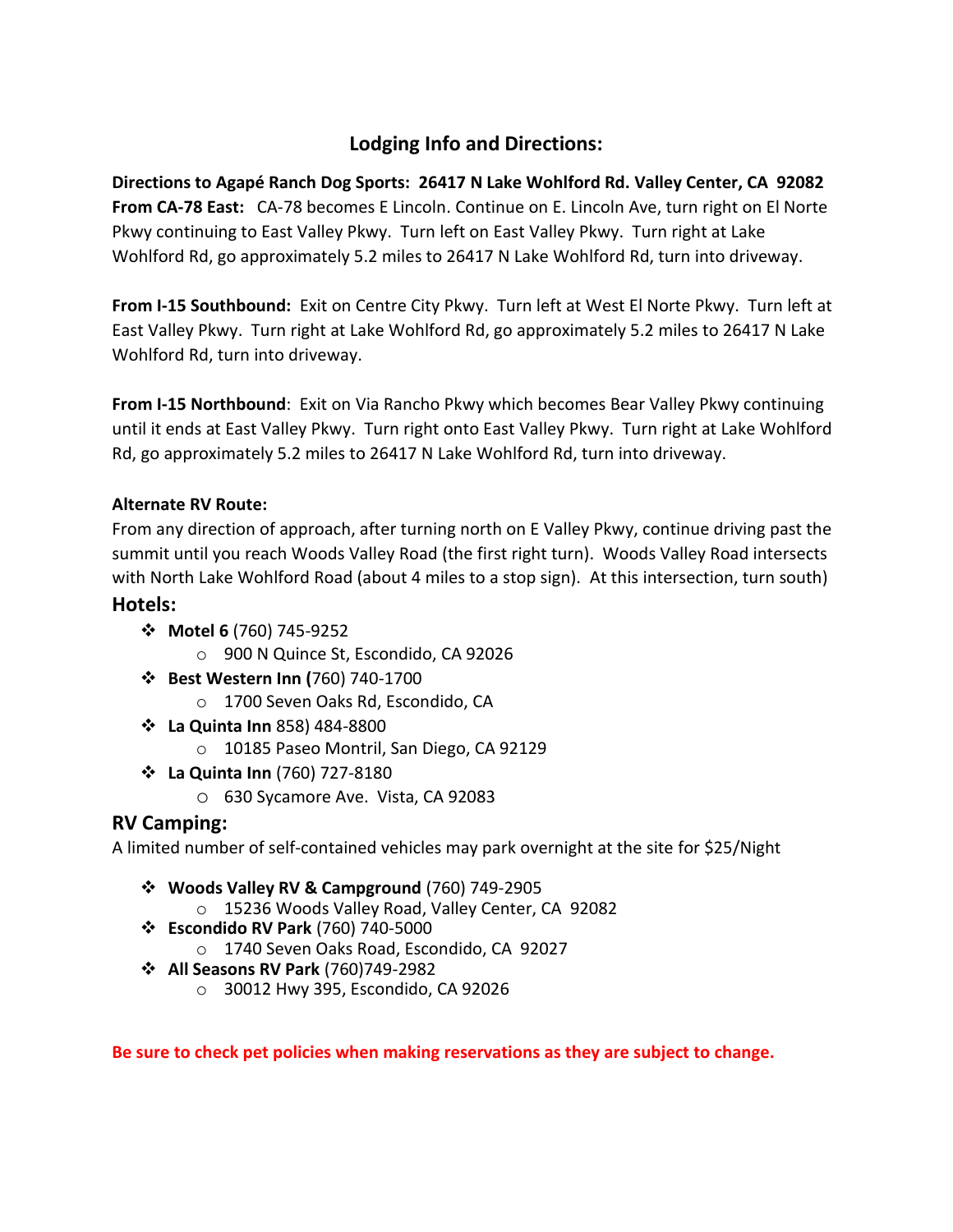### **SUBMIT WITH ENTRY**

### **RV Parking Reservation**

A limited number of self-contained vehicles may park overnight at the site for \$25.00/night. No hook-ups on site. Please submit RV Parking Reservation form and fees with entry.

Please note: Because of the steep narrow drive into the site we caution against bringing large RVs and trailers.

Park in the dirt lot just south of chain link fenced training yard and shared with the dock-diving pool. Please leave room for cars parking for dock-diving.

Do not drive RVs up the narrow dirt drive between the 1st ring and dog runs because of the narrow alley, low branches, limited turn around area, and fire regulations.

Please indicate the nights requested.  $\square$  Thursday  $\square$  Friday  $\square$  Saturday

|                                                                                        | State: ________________ |
|----------------------------------------------------------------------------------------|-------------------------|
|                                                                                        |                         |
| Address: ___________________________                                                   |                         |
|                                                                                        |                         |
| Nights x \$25.00/night = RV Parking Fee $\frac{2}{5}$ (Please include with entry fee.) |                         |
|                                                                                        |                         |
|                                                                                        |                         |

|                                  |          | $\bullet$ Livesn: $\blacksquare$ Theory $\blacksquare$ battered $\blacksquare$ being $\blacksquare$ |
|----------------------------------|----------|-----------------------------------------------------------------------------------------------------|
| \$25.00 per weekend.             |          |                                                                                                     |
| <b>VENDOR-Company Name</b>       |          |                                                                                                     |
| Business type:                   |          | (Example: Videos, Toys, Treats)                                                                     |
| Owner:                           | Phone #: |                                                                                                     |
| <b>Company Address:</b>          |          |                                                                                                     |
| Email and/or other contact info: |          |                                                                                                     |

 **VENDOR:** ❑ **Friday** ❑ **Saturday** ❑ **Sunday**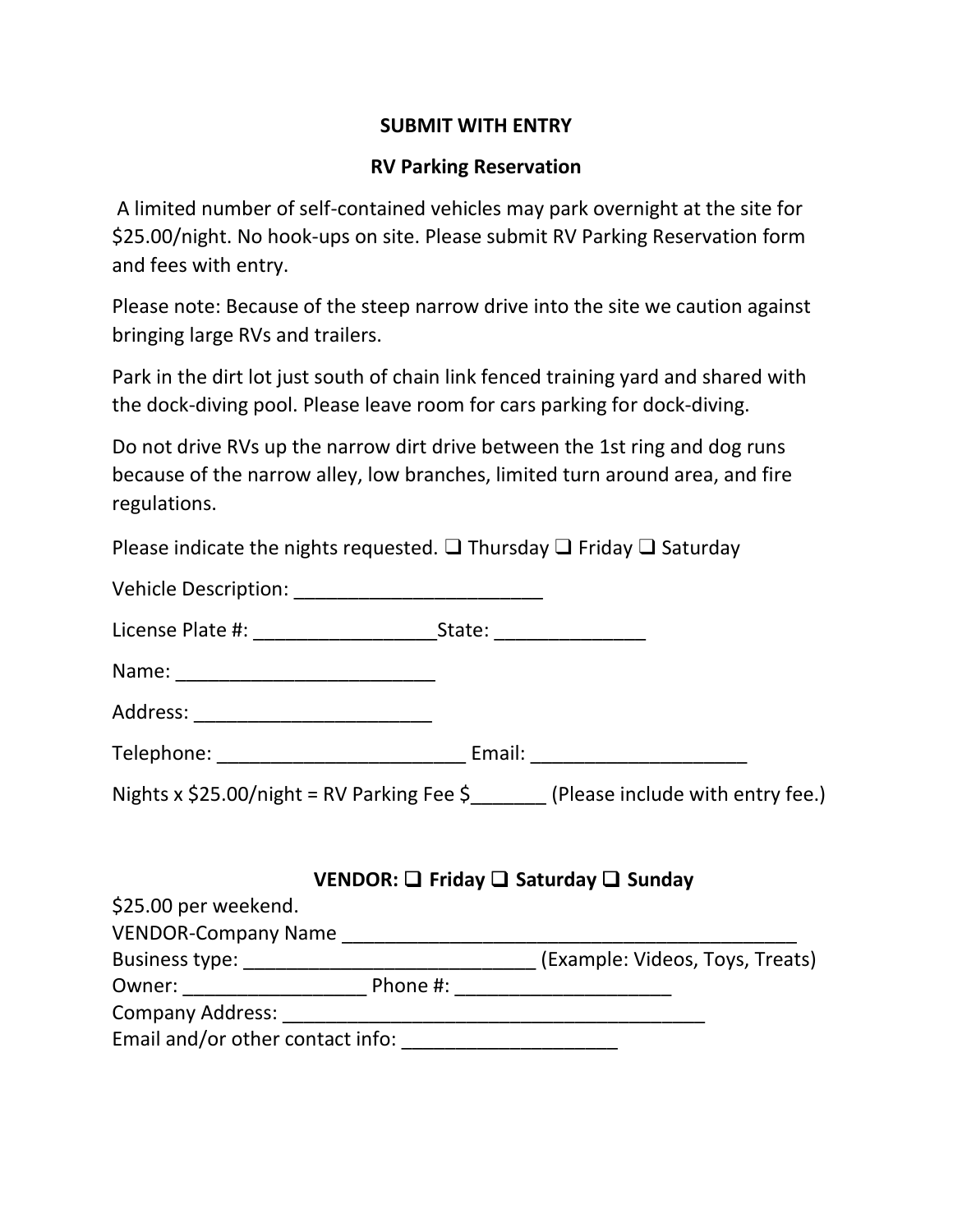#### **Please Help with Our Trial & Earn Bowser Bucks!**

Listed below are several ways you can help us with our trial. Please complete the form and return it with your entry. We appreciate your help and thank you in advance!

| Name: | Phone: |  |
|-------|--------|--|
|       |        |  |

**Email: \_\_\_\_\_\_\_\_\_\_\_\_\_\_\_\_\_\_\_\_\_\_\_\_\_\_\_\_\_\_\_\_\_\_\_\_\_\_\_\_\_\_\_\_\_\_\_\_\_\_\_\_\_\_\_\_\_\_\_\_\_\_\_\_\_\_\_\_**

#### **Please check all positions with which you are willing to help:**

| <b>Description</b>                                                                                                         | Friday | Saturday | Sunday |
|----------------------------------------------------------------------------------------------------------------------------|--------|----------|--------|
| <b>ANYTHING</b> - Person who is familiar with OR<br>willing to learn any of the jobs below.                                |        |          |        |
| <b>TIMEKEEPER</b> – Person who times each dog<br>for an entire class.                                                      |        |          |        |
| <b>SCRIBE</b> – Person who watches the judge<br>and marks faults on the scribe sheet.                                      |        |          |        |
| <b>GATE STEWARD - Person who maintains</b><br>running order of dogs and keeps dogs<br>moving in a timely, orderly fashion. |        |          |        |
| <b>JUMP SETTER</b> – Replaces knocked bars on<br>the course and changes jump heights as<br>needed.                         |        |          |        |
| <b>LEASH RUNNER</b> - Person who takes leashes<br>from the start line to the finish line.                                  |        |          |        |
| <b>COURSE BUILDER</b> – Assist with building<br>courses.                                                                   |        |          |        |
| SET-UP ASSISTANT - Person who helps set<br>up the grounds initially the evening before<br>or Saturday morning.             |        |          |        |
| <b>TEAR-DOWN ASSISTANT - Person who</b><br>helps tear down the rings and load the<br>trailer at the end of the trial.      |        |          |        |